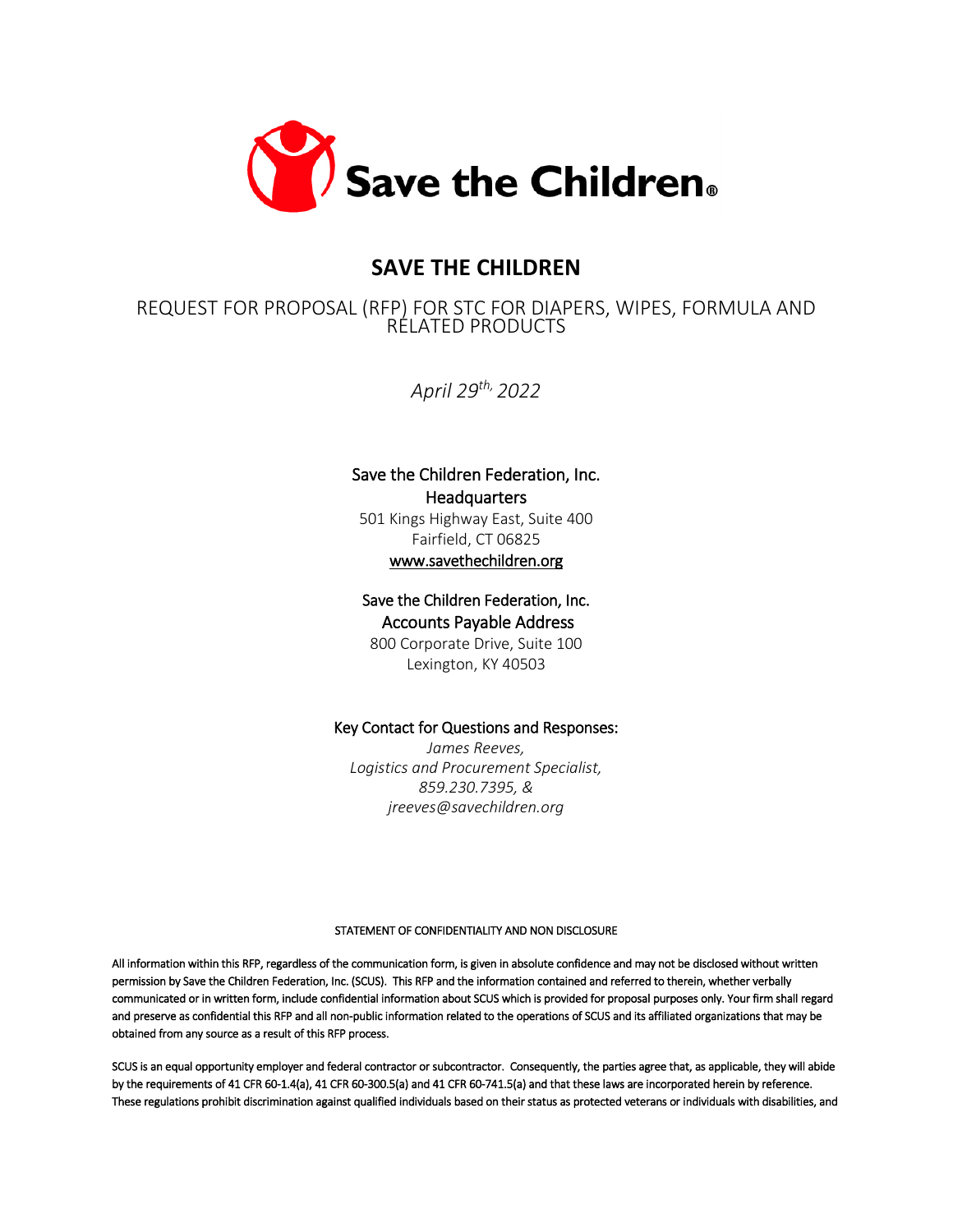prohibit discrimination against all individuals based on their race, color, religion, sex, or national origin. These regulations require that covered prime contractors and subcontractors take affirmative action to employ and advance in employment individuals without regard to race, color, religion, sex, national origin, protected veteran status or disability. The parties also agree that, as applicable, they will abide by the requirements of Executive Order 13496 (29 CFR Part 471, Appendix A to Subpart A), relating to the notice of employee rights under federal labor laws.

#### Introduction:

Save the Children Federation, Inc. (hereafter "SCUS") is the world's leading independent organization for children. In 2015, we reached an estimated 185 million children, achieving lasting, large-scale results around the world. We worked in 120 countries, including the United States. Our signature programs in 13 countries have contributed to increasing newborn survival, giving children a healthy start and improving learning outcomes on a national scale. We work with our donors and partners to inspire breakthroughs in the way the world treats children and to achieve immediate and lasting change in their lives.

SCUS is requesting competitive proposals from qualified vendors to act as SCUS' primary supplier for diapers, baby wipes, baby formula, feeding accessories, and related medical items. The objective of this proposal is to obtain a *Master Service Agreement* contract for a 3 year period beginning June 15, 2022 with the option to extend the contract for two additional years.

SCUS requests all prospective vendors to submit proposals as defined in the Request for Proposal (RFP). Proposals should be prepared simply and economically, providing a straight forward, concise description of provider capabilities to satisfy the requirements of the request. Special bindings, colored displays, promotional materials, etc. are not required. Emphasis should be on completeness and clarity of content. Unless otherwise stated all proposals will remain valid for a period of 90 days after submission.

Objectives: SCUS is requesting competitive proposals from Vendors to act as its' primary supplier for diapers, baby wipes, baby formula, feeding accessories, and related medical items and categories for SCUS and identified partners within the communities that SCUS supports. The objective of this proposal is to obtain a Master Service Agreement contract for a 3-year period beginning June 15, 2022 with the option to extend the contract for two additional years.

| 4/29/2022              | Request for Proposal issued                                                                                                                                                                                                                                        |
|------------------------|--------------------------------------------------------------------------------------------------------------------------------------------------------------------------------------------------------------------------------------------------------------------|
| 5/13/2022              | Deadline to submit any questions related to RFP                                                                                                                                                                                                                    |
| 6/3/2022               | Electronic copies (Adobe PDF) of the proposals should be submitted to James Reeves<br>at jreeves@savechildren.org by midnight EST. The subject line should read<br>"REQUEST FOR PROPOSAL (RFP) FOR STC FOR DIAPERS, WIPES, FORMULA AND<br><b>RELATED PRODUCTS"</b> |
| $6/6/2022 - 6/10/2022$ | Review of proposals by Procurement Committee                                                                                                                                                                                                                       |
| 6/13/2022              | Contract winner determined and notified                                                                                                                                                                                                                            |
| 6/15/2022              | Effective date of contract and/or transfer of services                                                                                                                                                                                                             |

# Provisional Calendar of Events: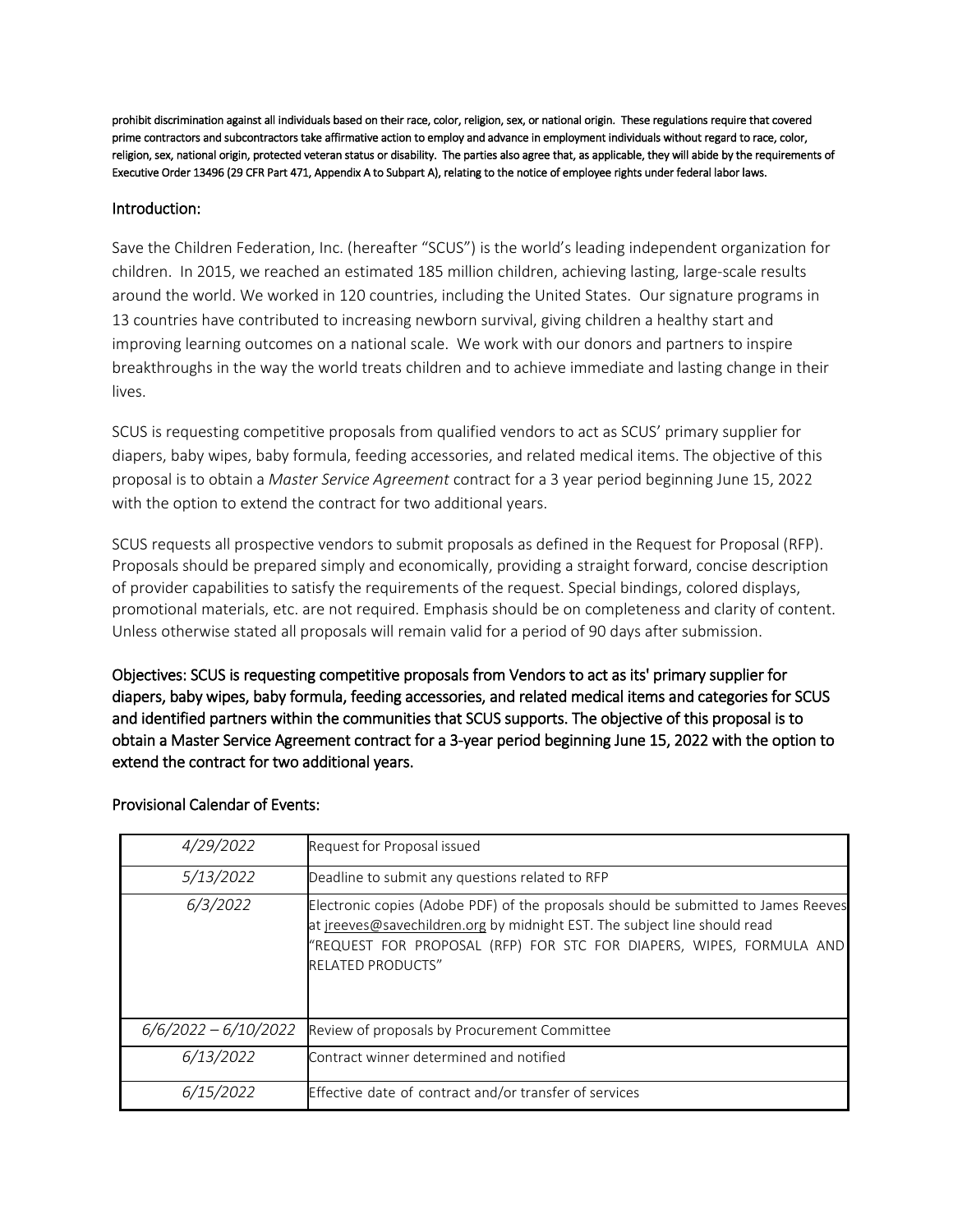#### Evaluation Criteria:

*A Procurement Committee will evaluate the proposals received. Submitted proposals must be accurate and complete, providing all information requested in the RFP. Although fees and compensation will be a vital factor in the evaluation of proposals, acceptance of a proposal will be based on the total package of services the technical evaluation factors, taken as a whole, are of greater importance than cost or price in determining best value.*

Offerors should note that these criteria: (1) serve as the standard against which all proposals will be evaluated, and (2) serve to identify the significant matters which offerors should address in their proposals. Each proposal will be evaluated on the criteria listed below and the criteria will be weighted according to the following allocations:

| Criterion             |                                                                                                                                                                                                                                                                                                                                                                                                                                                                                         | <b>Points Possible</b> |  |  |
|-----------------------|-----------------------------------------------------------------------------------------------------------------------------------------------------------------------------------------------------------------------------------------------------------------------------------------------------------------------------------------------------------------------------------------------------------------------------------------------------------------------------------------|------------------------|--|--|
|                       | 1. Cost Reasonableness                                                                                                                                                                                                                                                                                                                                                                                                                                                                  |                        |  |  |
| Α.<br>Β.              | Vendor offers lowest true cost of services while upholding required services or<br>Vendor prices demonstrate an economically advantageous position for SCUS.                                                                                                                                                                                                                                                                                                                            | 55                     |  |  |
|                       | 2. Technical Approach                                                                                                                                                                                                                                                                                                                                                                                                                                                                   |                        |  |  |
| А.<br><b>B.</b>       | Business practices indicate quick response, ease of communication and<br>seamless support.<br>Vendor's ability and willingness to provide prompt and responsive service to<br><b>SCUS</b>                                                                                                                                                                                                                                                                                               | 30                     |  |  |
| C.                    | Vendor's ability to integrate catalog into our online ordering system. STC's<br>Procure to Pay system. This is NOT a mandatory requirement, however scoring<br>will be based on this capacity.                                                                                                                                                                                                                                                                                          |                        |  |  |
|                       | 3. References & Reputation and/or Expertise & Experience                                                                                                                                                                                                                                                                                                                                                                                                                                |                        |  |  |
| А.<br><b>B.</b><br>C. | Past experience in relevant field and corporate capabilities: This will include an<br>evaluation of the capacity of the organization to perform the scope of work,<br>review of previous experience in similar jobs, references about quality<br>deliverables, etc. i.e:<br>Relevant experience managing similar accounts and services with public sector,<br>especially non-profit<br>Bidder's consistency, along with exhibiting expeditious behavior.<br>Clients experience positive | 15                     |  |  |
|                       | Total points possible                                                                                                                                                                                                                                                                                                                                                                                                                                                                   | 100                    |  |  |
|                       |                                                                                                                                                                                                                                                                                                                                                                                                                                                                                         |                        |  |  |

The proposals submitted will be the primary document upon which each Bidder will be evaluated. All proposals will first be screened to determine if the vendor meets the minimum qualifications outlined. Proposals that do not meet the minimum requirements will be automatically rejected and may not undergo further evaluation. SCUS reserves the right to waive any minor or technical defects or irregularities, and reserves the right to reject any or all bids.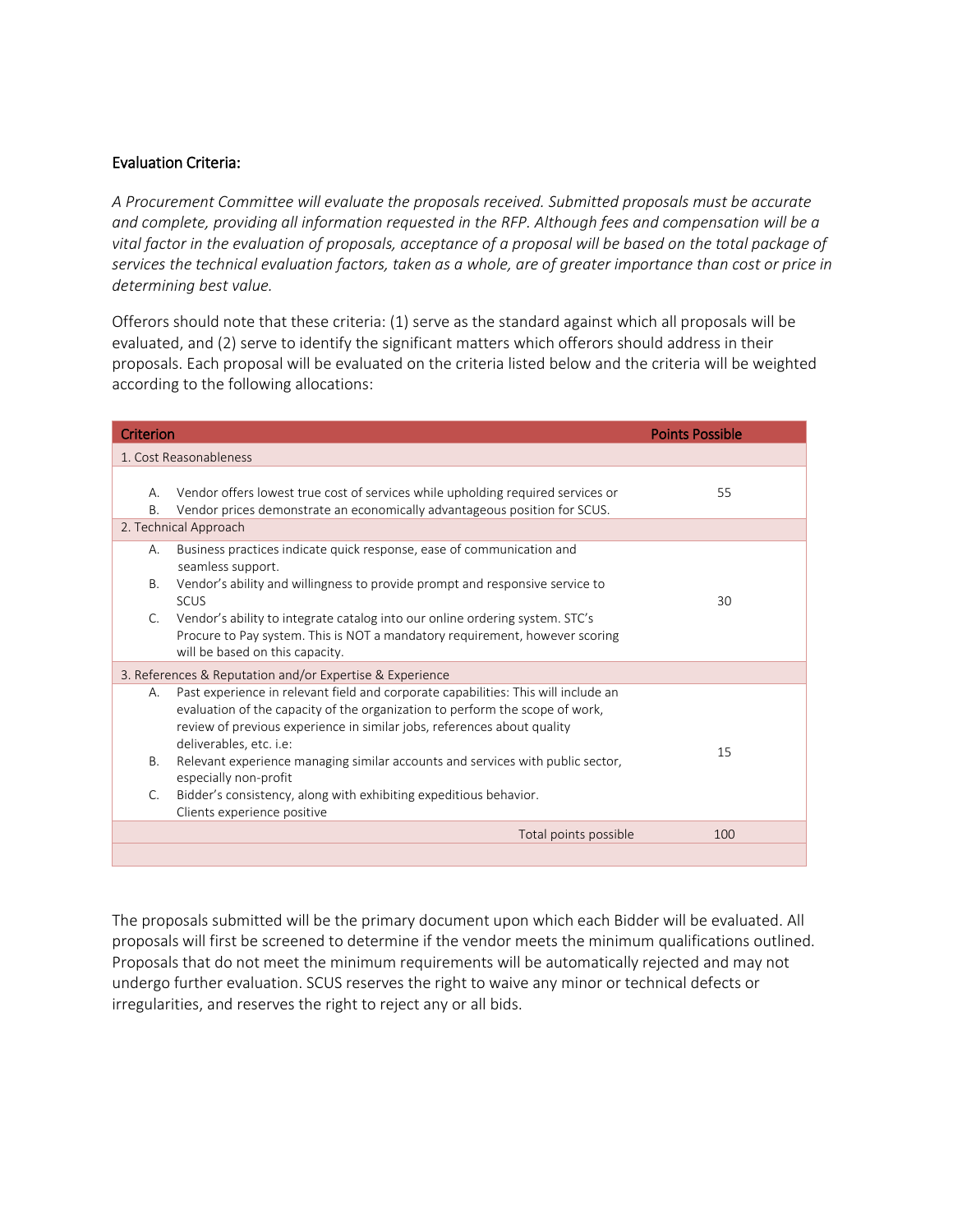# Specification of Requirement (Scope of Work):

SCUS spent an estimated \$227,913.25 on diapers, wipes, formula, feeding accessories, and other related medical items and related categories in 2019 and 2020 combined. The purpose of this RFP is to establish discounts from the bid list items along with related categories to meet their various needs on an "as needed "basis. SCUS requires the following conditions:

1. Regardless of discount(s) received, SCUS reserves the right to bid any item(s) separately whenever it may be in its best interest to do so. Discounts quotes will be considered to be the minimum offer.

2. SCUS reserves the right to negotiate a deeper discount in the event of a large quantity purchase or similar circumstances.

3. New items which may become available over the life of the contract may be added if the product is representative of the materials requested by this RFP.

4. SCUS does not guarantee a minimum amount of purchases in conjunction with award of this invitation to bid.

#### A. Bid List

The products listed on the attached bid list are a representative sampling of the products purchased by the various SCUS Head Start Facilities. This list is provided for informational purposes only, should not be construed as a commitment of future purchases, and is not an exclusive list. Please supply prices, for the bid list that is provided based in the structure requested. SCUS requests that vendor proposals include bids by individual part number, from the bid list seen in attachment A. In addition to the bid list, the vendor should provide the following:

- List quantity packaging (ex: number per box)
- List any possible in-servicing, training, or other educational offerings and associated cost and/or fees.
- Describe the ordering and delivery process.
- List any value added services provided, rebate programs, etc. specifically for inkind (see section D. In-Kind, under Required Information for further detail).
- List discount or pricing structure for other related categories or items not included on the attached supplies bid list.

#### B. Integration with Procure to Pay system

#### C. Delivery

Delivery/Lead times must be specifically stated. Failure to meet the quoted times may result in cancellation of contract and an alternate Vendor will be assigned at the discretion of SCUS. Any delay in delivery must be provided in writing. Emergency orders may be required. There shall not be any minimum order amount and all orders are subject to free freight.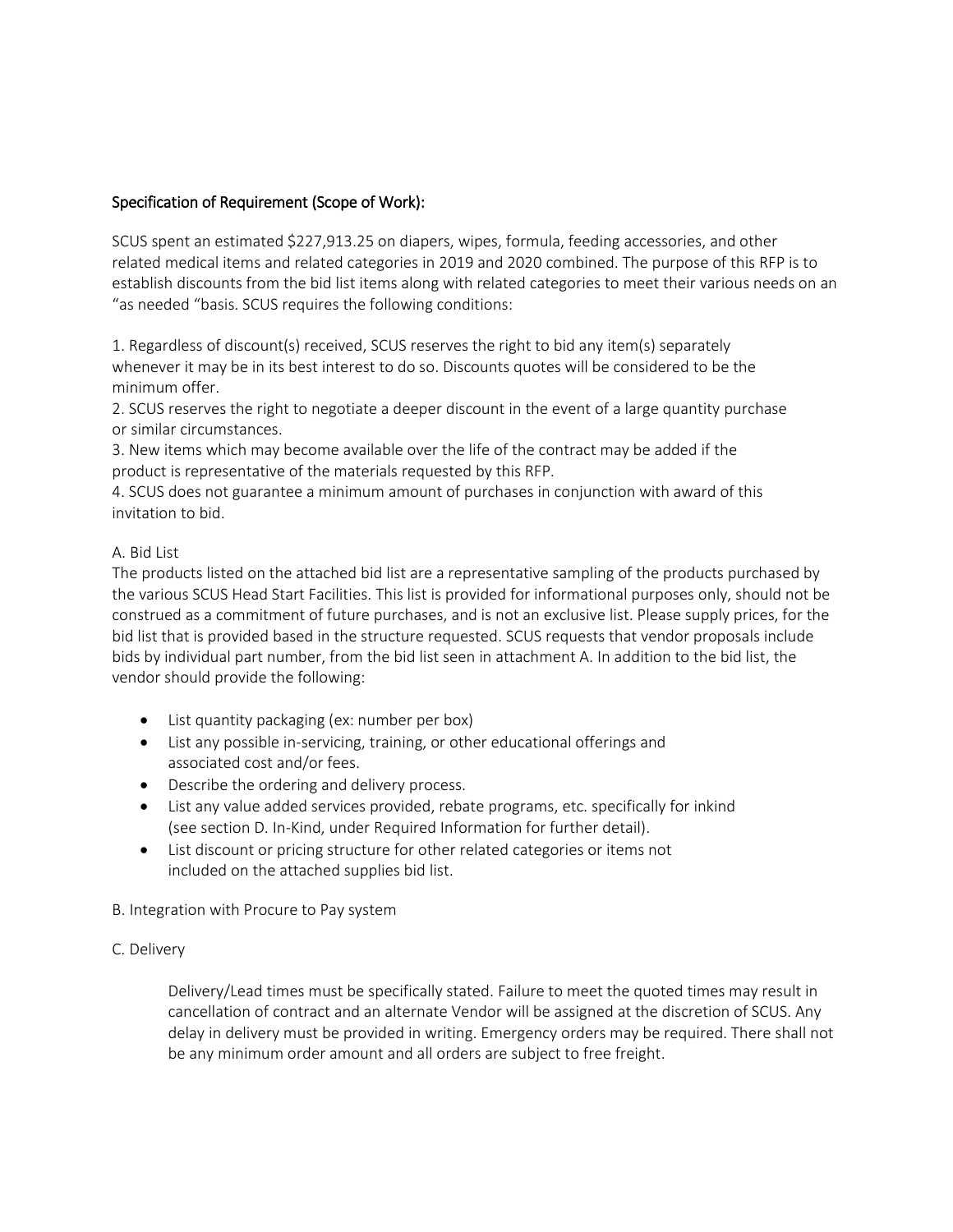#### D. Invoicing Procedures

Itemized invoices, which shall include SCUS internal coding information, ship to addresses and referencing net-30 credit terms, shall be submitted to the SCUS Accounts Payable Department at [apdept@savechildren.org](mailto:apdept@savechildren.org)

#### E. Procure to Pay System

Save the Children US utilizes an online procure to pay system, integration with this system is not mandatory however it is a scored criteria. The current Procure to Pay system is a software that facilitates ordering and invoicing processes between ERP systems. Vendors can provide their products through the existing Procure to Pay system through either a punch-out catalog and cxml invoicing or a hosted catalog with PDF invoicing. Provide with your responses your company's current punch-out and cxml invoicing capabilities so these can be reviewed and discussed

#### Request for Information:

- 1. A summary of any significant changes in management and/or ownership during the past five years.
- 2. Describe your institution's customer service philosophy and organizational structure and provide meaningful examples to illustrate.
- 3. Is the bidder a small, women-owned, minority, hub zone, disadvantaged or veteran-owned business?
- 4. Provide a sample contract that the vendor utilizes for public agencies or non-profit organizations
- 5. Include contact information for at least two organizations similar to our own (attachment C).
- 6. In-Kind The Vendor shall detail the current in-kind program offerings and be able to customize a program based on the needs of a specific SCUS program need. We encourage (not require) all contractors to help SCUS, as a non-profit community service organization, to meet its obligation through donations of added value services and/or in-kind contributions of products. If the vendor intends to help meet SCUS's match through in-kind services or product, then indicate the value and/or percentage of the in-kind with the pricing information. If a discount on catalog products is to be offered in lieu of "in-kind" product, then indicate in your bid whether or not this discount is unique to SCUS, due to it's being a non-profit organization, or is your standard practice (which cannot be counted towards matching funds).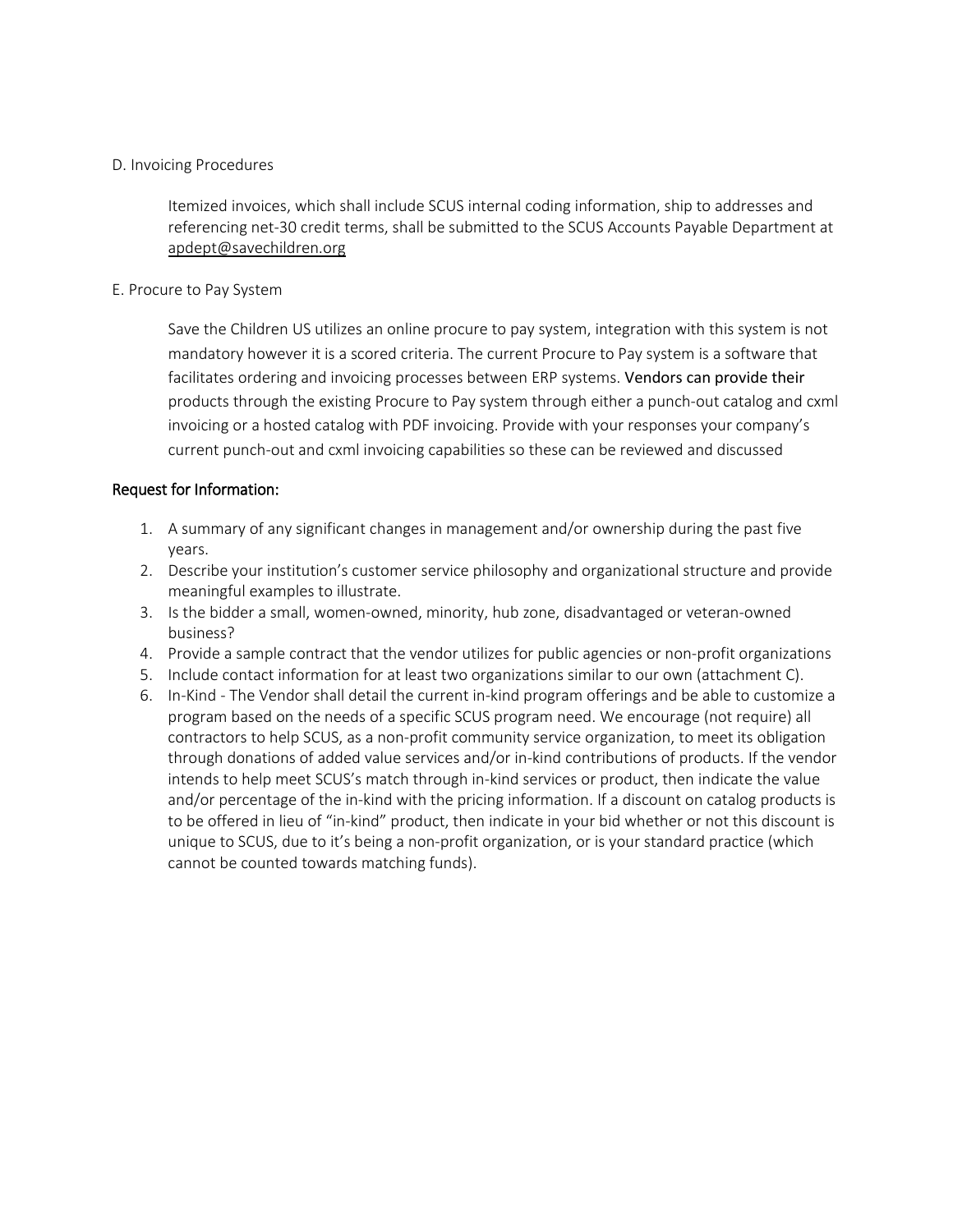# Conditions of Tendering

# 1. Definitions

In addition to the terms defined in the Cover Letter, in these Conditions, the following definitions apply;

- a. Evaluation Criteria the award criteria set out in the RFP.
- b. Bidder/Vendor a person or organization who bids for the tender.
- c. Goods and/or Services everything purchased by SCUS under the contract.
- d. SCUS –Save the Children Federation Inc., a non-profit organization with headquarters at 501 Kings Hwy East, Suite 400, Fairfield, CT 06825.
- e. Specification any specification for the Goods and/or Services, including any related plans and drawings, supplied by SCUS to the Supplier, or specifically produced by the Supplier for SCUS, in connection with the tender.

# 2. Late tenders

Tenders received after the Closing Date will not be considered, unless there are in SCUS' sole discretion exceptional circumstances which have caused the delay.

#### 3. Correspondence

All communications from Bidders to SCUS relating to the tender must be in writing and addressed to the person identified in the Cover Letter. Any request for information should be received by 5/13/2022, as defined in the RFP. Responses to questions submitted by any Bidder will be circulated by SCUS to all Bidders to ensure fairness in the process.

# 4. Acceptance of tenders

SCUS may, unless the Bidder expressly stipulates to the contrary in the tender, accept whatever part of a tender that SCUS so wishes. SCUS is under no obligation to accept the lowest or any tender.

# 5. Alternative offer

If the Bidder wishes to propose modifications to the tender (which may provide a better way to achieve SCUS' Specification) these may, at SCUS' discretion, be considered as an Alternative Offer. The Bidder must make any Alternative Offer in a separate letter to accompany the Tender. SCUS is under no obligation to accept Alternative Offers.

# 6. Prices

Tendered prices must be shown as both inclusive of and exclusive of any sales tax chargeable or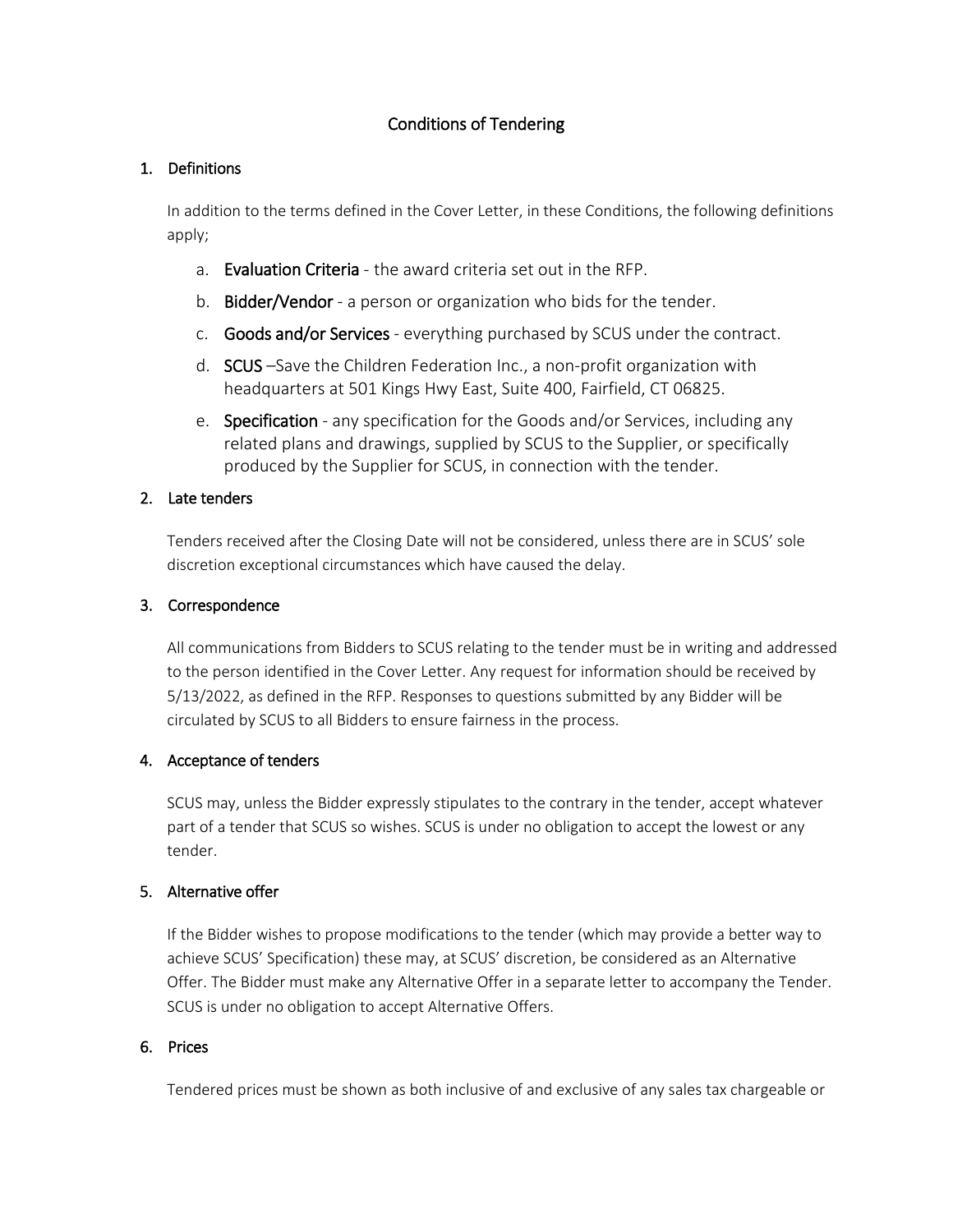any similar tax (if applicable).

#### 7. No reimbursement of quote expenses

Expenses incurred in the preparation and dispatch of the tender will not be reimbursed.

#### 8. Non-Disclosure and Confidentiality

Bidders must treat the Invitation to Tender, contract and all associated documentation (including the Specification) and any other information relating to SCUS' employees, servants, officers, partners or its business or affairs (the "Confidential Information") as confidential. All Bidders shall:

- recognize the confidential nature of the Confidential Information;
- respect the confidence placed in the Bidder by SCUS by maintaining the secrecy of the Confidential Information;
- not employ any part of the Confidential Information without SCUS' prior written consent, for any purpose except that of tendering for business from SCUS;
- not disclose the Confidential Information to third parties without SCUS' prior written consent;
- not employ their knowledge of the Confidential Information in any way that would be detrimental or harmful to SCUS;
- use all reasonable efforts to prevent the disclosure of the Confidential Information to third parties;
- notify SCUS immediately of any possible breach of the provisions of this Condition 9 and acknowledge that damages may not be an adequate remedy for such a breach.

# 9. Award Procedure

SCUS' Procurement Committee will review the proposals to determine, in accordance with the Evaluation Criteria, whether they will award the contract to any one of them.

# 10. Information and Record Keeping

SCUS shall consider any reasonable request from any unsuccessful Bidder for feedback on its tender and, where it is appropriate and proportionate to do so, provide the unsuccessful Bidder with reasons why their proposal was rejected. Where applicable, this information shall be provided within 30 business days from (but not including) the date on which SCUS receives the request.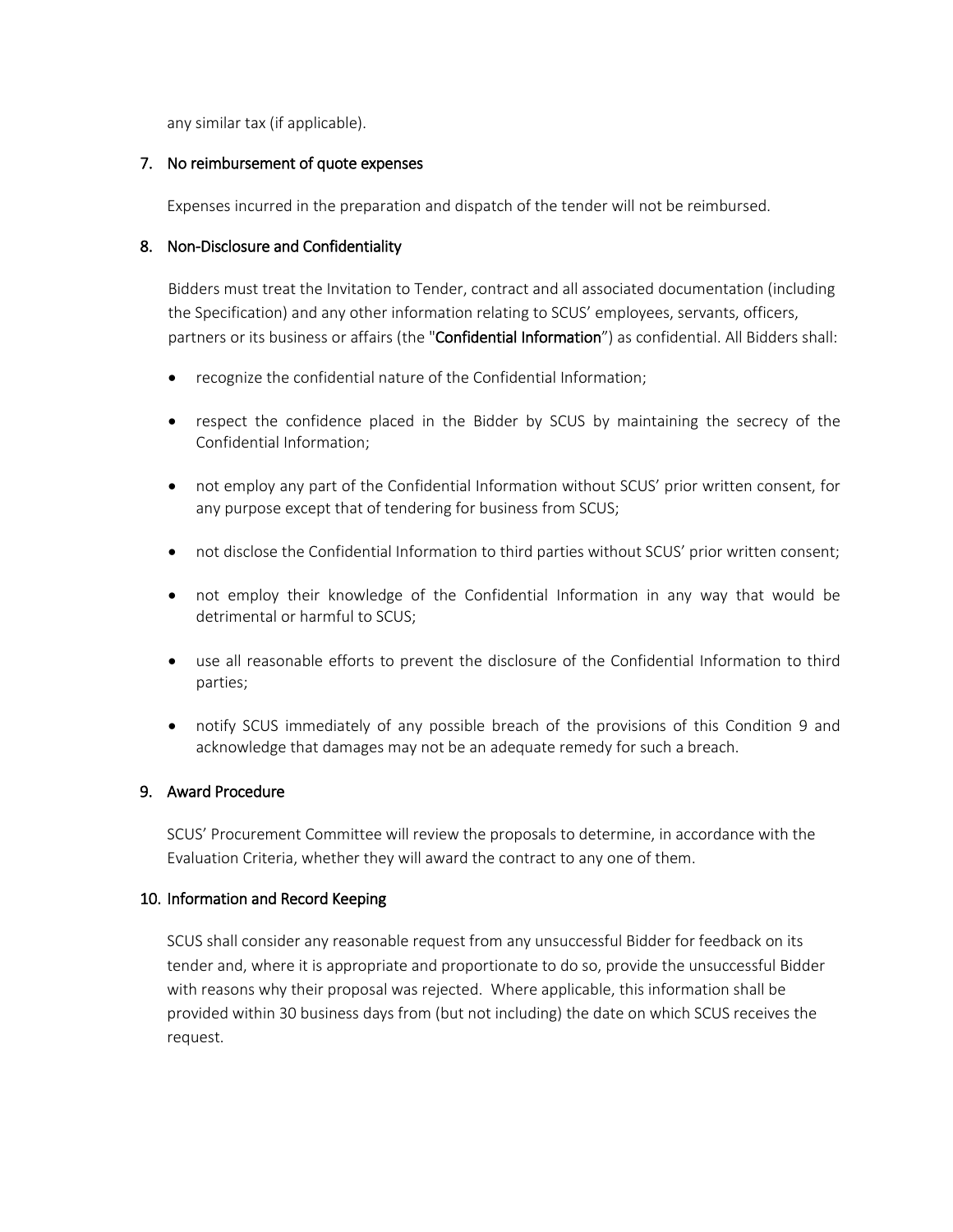#### 11. Exclusion Criteria

Any Bidder is required to confirm in writing that:

- Neither it nor any related company to which it regularly subcontracts is insolvent or being wound up, is having its affairs administered by the courts, has entered into an arrangement with creditors, has suspended business activities, is the subject of proceedings concerning those matters, or are in any analogous situation arising from a similar procedure provided for in national legislation or regulations;
- Neither it nor a company to which it regularly subcontracts has been convicted of fraud, corruption, involvement in a criminal organization, any money laundering offence, any offence concerning professional conduct, breaches of applicable labor law or labor tax legislation or any other illegal activity by a judgment in any court of law whether national or international;
- Neither it nor a company to which it regularly subcontracts has failed to comply with its obligations relating to the payment of social security contributions or the payment of taxes in accordance with the legal provisions of the relevant country in which it the Bidder operates.

Any Bidder will automatically be excluded from the tender process if it is found that they are guilty of misrepresentation in supplying the required information within their tender bid or fail to supply the required information.

#### 12. Conflict of Interest

Any Bidder is required to confirm in writing:

- That it is not aware of any connection between it or any of its directors or senior managers and the directors and staff of SCUS which may affect the outcome of the selection process. If there are such connections the Bidder is required to disclose them.
- Whether or not there are any existing contacts between SCUS and any other Save the Children entity, and it and if there are any arrangements which have been put in place over the last twenty four (24) months.
- That it has not communicated to anyone other than SCUS the amount or approximate amount of the tender.
- That it has not and will not offer pay or give any sum of money commission, gift, inducement or other financial benefit directly or indirectly to any person for doing or omitting to do any act in relation to the tender process.

#### 13. SCUS and Affiliates

All Bidders are required to confirm that they will if required be willing to enter into a contract on similar terms with either SCUS or any other Save the Children entity if so required.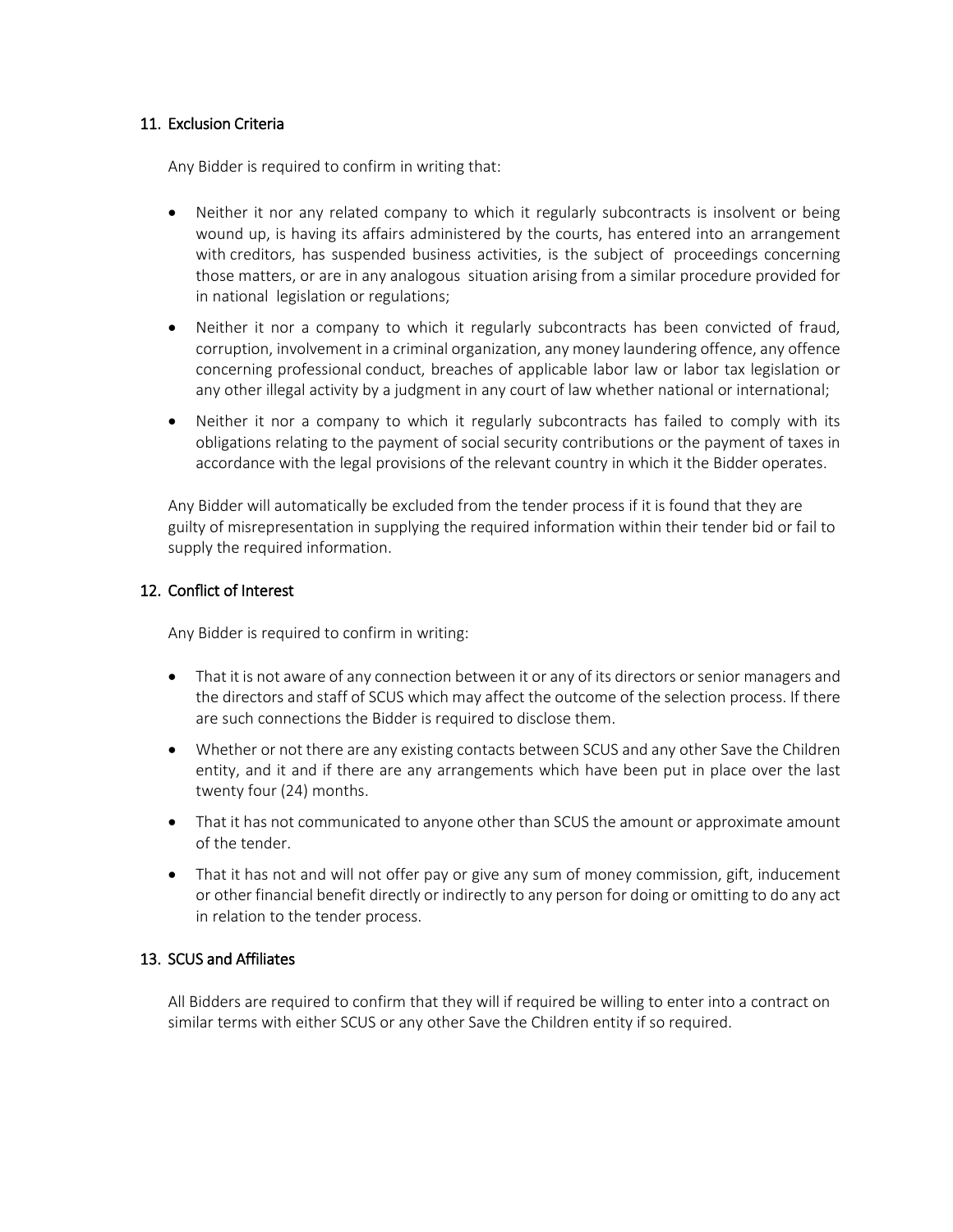# SAVE THE CHILDREN (RFP) FOR DIAPERS, WIPES, FORMULA AND RELATED PRODUCTS

#### BIDDER REFERENCE FORM

All references must be from customers for whom your company has completed work similar to the specifications of this bid, with particular attention given to public agency accounts and at least two of the references must be non-profit organizations. Attach additional page if necessary.

|               | (Company Name)                                                                                                                                                                                                                |  |
|---------------|-------------------------------------------------------------------------------------------------------------------------------------------------------------------------------------------------------------------------------|--|
| 1.<br>Company | <u> 1989 - Johann Stoff, amerikansk politiker (d. 1989)</u>                                                                                                                                                                   |  |
|               |                                                                                                                                                                                                                               |  |
|               |                                                                                                                                                                                                                               |  |
|               |                                                                                                                                                                                                                               |  |
|               |                                                                                                                                                                                                                               |  |
| or punch-out. | Describe Scope of Work and dates of project/service. Describe ordering process, online website, hosted catalog,                                                                                                               |  |
|               |                                                                                                                                                                                                                               |  |
| 2.            |                                                                                                                                                                                                                               |  |
|               |                                                                                                                                                                                                                               |  |
|               |                                                                                                                                                                                                                               |  |
|               |                                                                                                                                                                                                                               |  |
|               |                                                                                                                                                                                                                               |  |
| or punch-out. | Describe Scope of Work and dates of project/service. Describe ordering process, online website, hosted catalog,                                                                                                               |  |
|               |                                                                                                                                                                                                                               |  |
| 3.            | Company experience and the company of the company of the company of the company of the company of the company of the company of the company of the company of the company of the company of the company of the company of the |  |
|               |                                                                                                                                                                                                                               |  |
|               |                                                                                                                                                                                                                               |  |
|               |                                                                                                                                                                                                                               |  |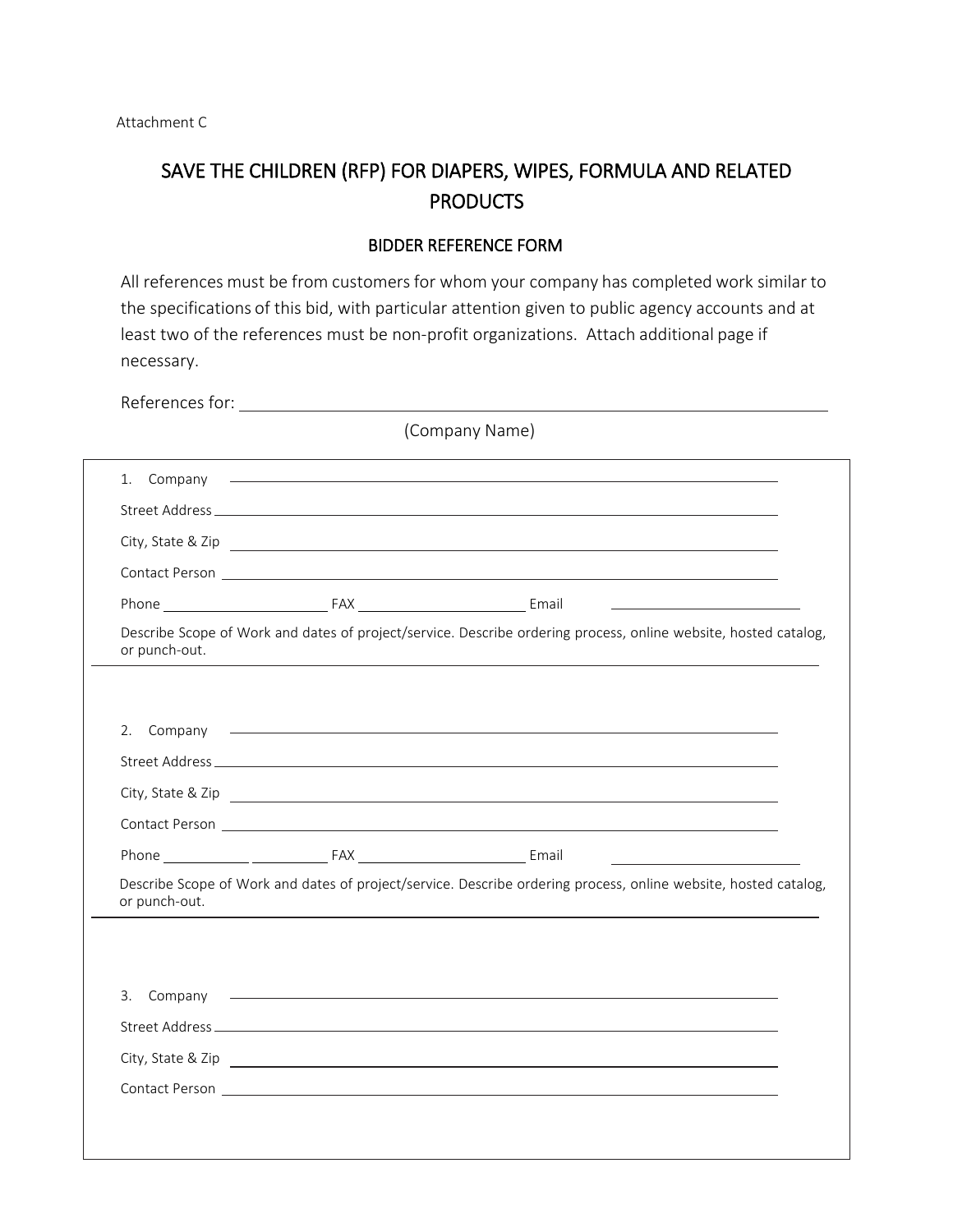| Phone | FAX | Email |
|-------|-----|-------|
|       |     |       |

Describe Scope of Work and dates of project/service. Describe ordering process, online website, hosted catalog, or punch-out.

# RFP RESPONSE FORM

Please provide information against each requirement.

Additional rows can be inserted for all questions as necessary.

#### Section 1 - Bidder's general business details

1. General information

| <b>Organization Name:</b>                 |                                                                |  |  |
|-------------------------------------------|----------------------------------------------------------------|--|--|
| Contact Name:                             |                                                                |  |  |
| Phone:                                    | Fax:                                                           |  |  |
| Email:<br>Parent company (if applicable): |                                                                |  |  |
| Address:                                  |                                                                |  |  |
| Remittance Address:                       |                                                                |  |  |
| Tax number:                               | Organization Type (i.e. small, women-owned,<br>minority, etc.) |  |  |

2. Please provide details of the type of your organization (manufacturer, distributor, etc.):

3. Please provide details of the primary products/services of your organization: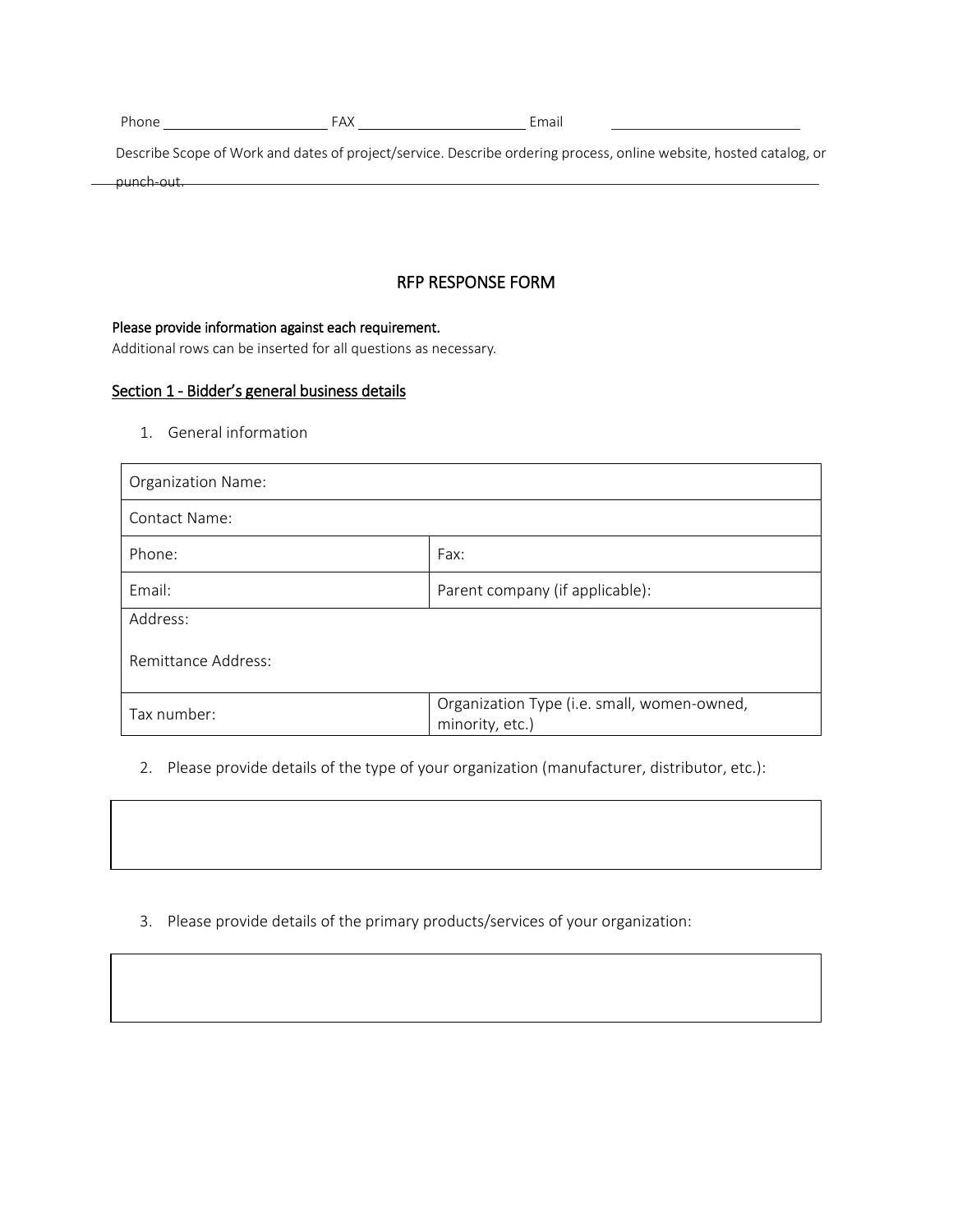4. Please list your employees who would be involved with Save the Children. One employee should be the key point of contact for Save the Children. Provide resume(s) or brief description(s) of the qualifications of key personnel to be assigned to the account.

| Name | Job title | Role for Save the<br>Children account | <b>Direct</b><br>telephone<br>number | Email address |
|------|-----------|---------------------------------------|--------------------------------------|---------------|
|      |           |                                       |                                      |               |

5. Please detail what your insurance cover provides and what the maximum value is:

#### Section 2: Bidder capacity

- 1. How quickly can you guarantee a response time to quotation requests?
- 2. What are your standard working hours and what afterhours services do you provide in the event of an emergency?

3. Detail any benefits or additional services your organization can offer Save the Children as part of the contract: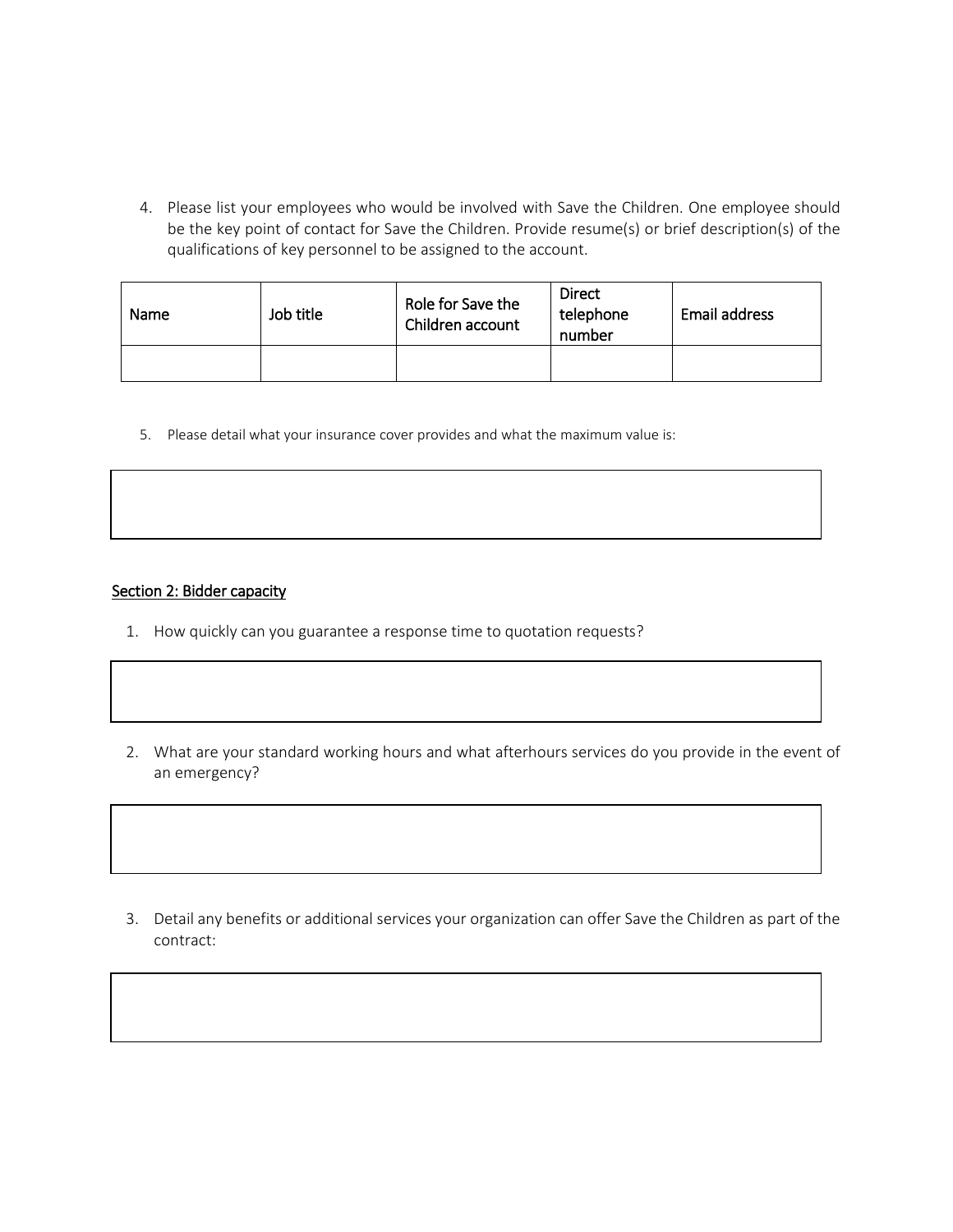# Section 3: Pricing proposal

1. Please indicate here the prices you are offering to Save the Children as part of this contract.

\*Note\* this is a core list, STCUS will also need Bidder to list the % off MSRP the remaining catalog items.

| Product                                     | Each or | Price per |
|---------------------------------------------|---------|-----------|
|                                             | Case    | piece     |
| Formula: Ready-to-Feed (not nestle)         |         |           |
| Bottle Nipples: Ready-to-Feed compatible    |         |           |
| Diaper Rash Cream                           |         |           |
| <b>Baby Bottles</b>                         |         |           |
| Nose & face wipes                           |         |           |
| Potty Seat with handles:                    |         |           |
| Example - SKU Number                        |         |           |
| 878931006787                                |         |           |
| Infant-to-Toddler Tubs:                     |         |           |
| Example - SKU Number                        |         |           |
| CIA2174256                                  |         |           |
| Infant Car Seat:                            |         |           |
| Example - SKU Number 30512061               |         |           |
| Baby carriers (wraps, slings, structured)   |         |           |
| Travel/lightweight/umbrella strollers       |         |           |
| Dual/double strollers (twins/multi siblings |         |           |
| under 4)                                    |         |           |
| Diapers,                                    |         |           |
| Disposable,                                 |         |           |
| Small: 6-12lbs                              |         |           |
| Kimberly Clark- Huggies or Equal            |         |           |
| Diapers,                                    |         |           |
| Disposable,                                 |         |           |
| Medium: 12-28lbs                            |         |           |
| Kimberly Clark-Huggies or Equal             |         |           |
| Diapers,                                    |         |           |
| Disposable, XLarge,                         |         |           |
| Kimberly Clark-Huggies or Equal             |         |           |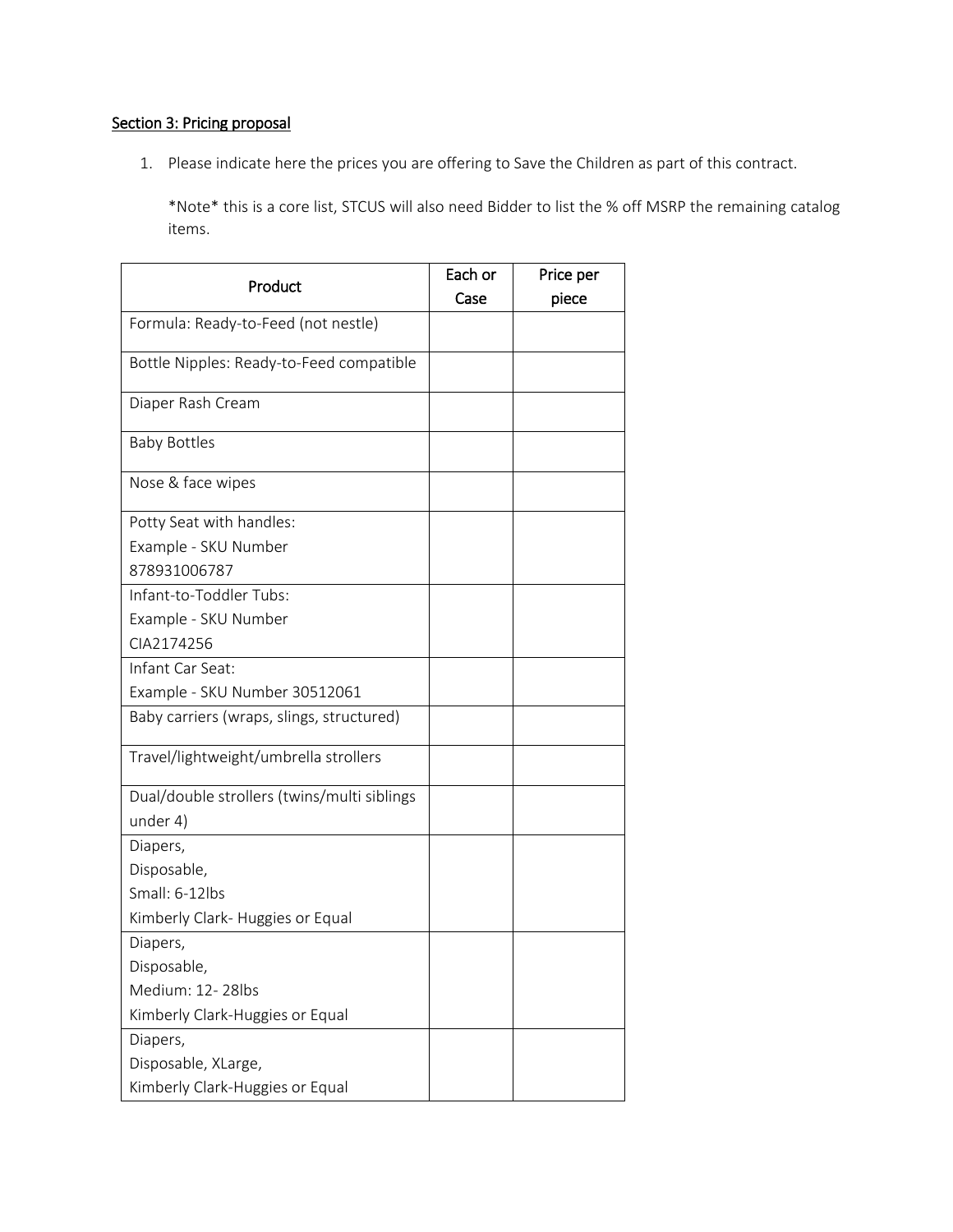| Diapers,                                |  |
|-----------------------------------------|--|
| Disposable, XXLarge,                    |  |
| Kimberly Clark-Huggies or Equal         |  |
| Pull-ups,                               |  |
| Disposable, 2T,                         |  |
| Kimberly Clark- Huggies or Equal        |  |
| Pull-ups,                               |  |
| Disposable, 3T,                         |  |
| Kimberly Clark- Huggies or Equal        |  |
| Pull-ups                                |  |
| Disposable, 4T,                         |  |
| Kimberly Clark- Huggies or Equal        |  |
| Kids toothbrush,                        |  |
| Soft bristle                            |  |
| Kids toothpaste,                        |  |
| Fluoride toothpaste                     |  |
| Baby Wipes,                             |  |
| Kimberly Clark- Huggies or Equal        |  |
| Infant Formula                          |  |
| Enfamil Premium, Powder                 |  |
| Infant Formula                          |  |
| Similac Sensitive,                      |  |
| Powder                                  |  |
| Infant Formula                          |  |
| Similac Advance,                        |  |
| Powder                                  |  |
| Infant Formula                          |  |
| Similac Isomil,                         |  |
| Powder                                  |  |
| Infant Formula                          |  |
| Similac Sensitive,                      |  |
| Ready to use                            |  |
| Infant Formula                          |  |
| Similac Alimentum Advance, Ready to use |  |
| Infant Formula                          |  |
| Similac Isomil, Ready to use            |  |
| Infant Formula                          |  |
| Gerber Good Start Gentle, Powder        |  |
| Infant Formula                          |  |
| Gerber Good                             |  |
| Start Soy, Powder                       |  |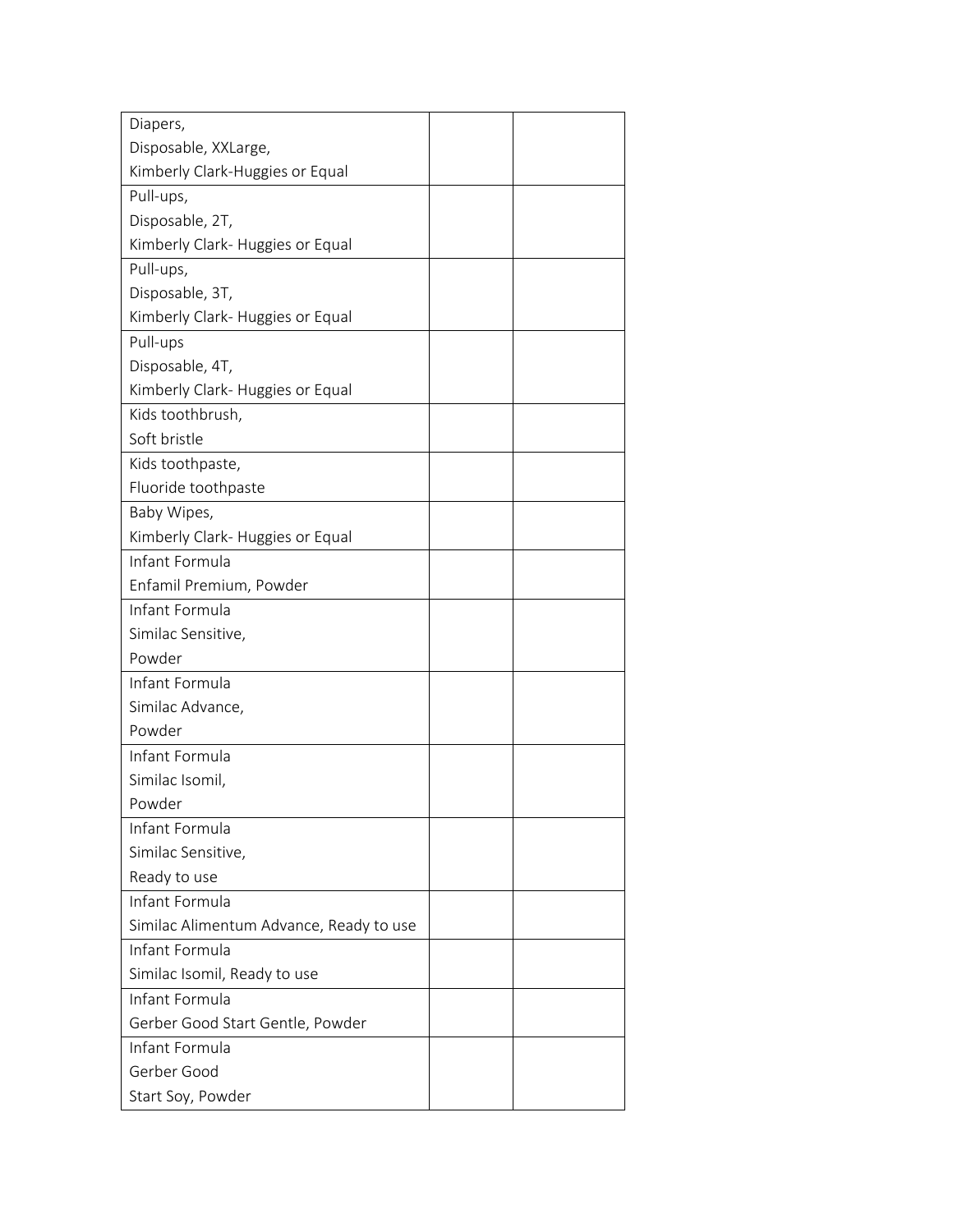| Infant Formula                           |  |
|------------------------------------------|--|
| Gerber Good Start Protect Plus, Powder   |  |
| Infant Formula                           |  |
| Gerber Good                              |  |
| Start Soothe, Powder                     |  |
| Infant Formula                           |  |
| Gerber Good Start Gentle,                |  |
| Ready to use                             |  |
| Shoe Cover One                           |  |
| size fits most shoe-high                 |  |
| Exam Glove, size                         |  |
| small, latex free                        |  |
| Exam Glove, size                         |  |
| medium, latex                            |  |
| free                                     |  |
| Exam Glove, size                         |  |
| large, latex free                        |  |
| Exam Glove, size                         |  |
| x-large, latex free                      |  |
| Vision Screener - W-AVS100SB             |  |
| Hearing Screener - W-A39500              |  |
| <b>BASIC SINGLE HEAD STETHOSCOPE</b>     |  |
| Standard Blood Pressure Aneroid with     |  |
| Adult Cuff                               |  |
| 30-Second Oral Digital Stick Thermometer |  |
| Infrared No-Touch Digital Forehead       |  |
| Thermometer                              |  |

2. Can you fix these prices for the duration of the contract?

Yes No

 $\Box$ 

3. If not, please provide details of how long they will remain fixed?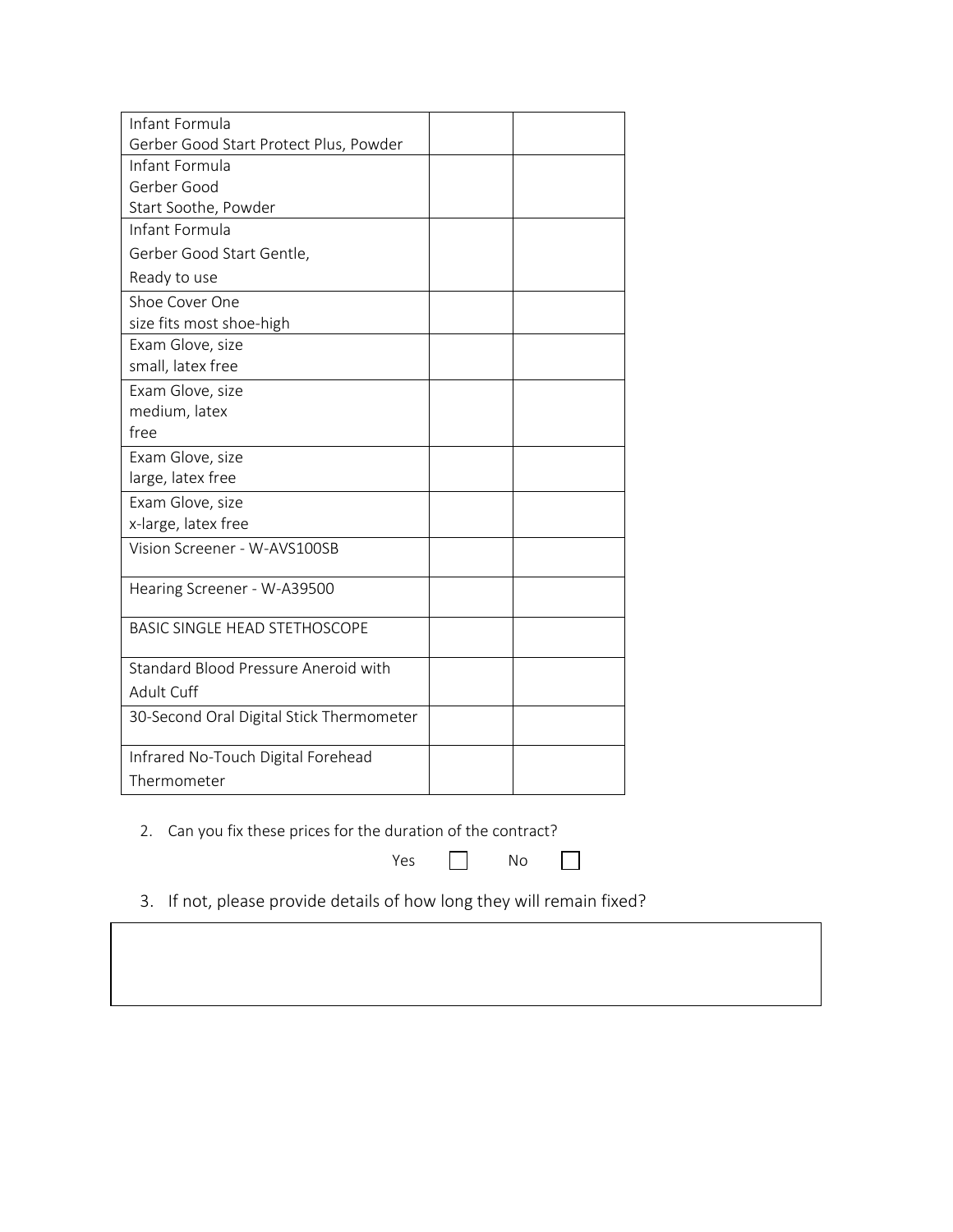4. Please list the % discount that will be extended from the MSRP for the catalog items not included in the core list of items listed above.

# 5. Please provide a PDF, or a hyperlink to access and review your entire catalog that will be offered to STCUS.

# Section 4: Confirmation of Bidder's compliance

We, the Bidder, hereby confirm compliance with:

- The required specification for the products and/or service
- The Conditions of Tendering

# The following documents and items are included in our bid:

- Section 1: Bidder's general business details
- Section 2: Bidder capacity
- Section 3: Pricing proposal
- Section 4: PDF, or a hyperlink to access and review your entire catalog that will be offered to STCUS